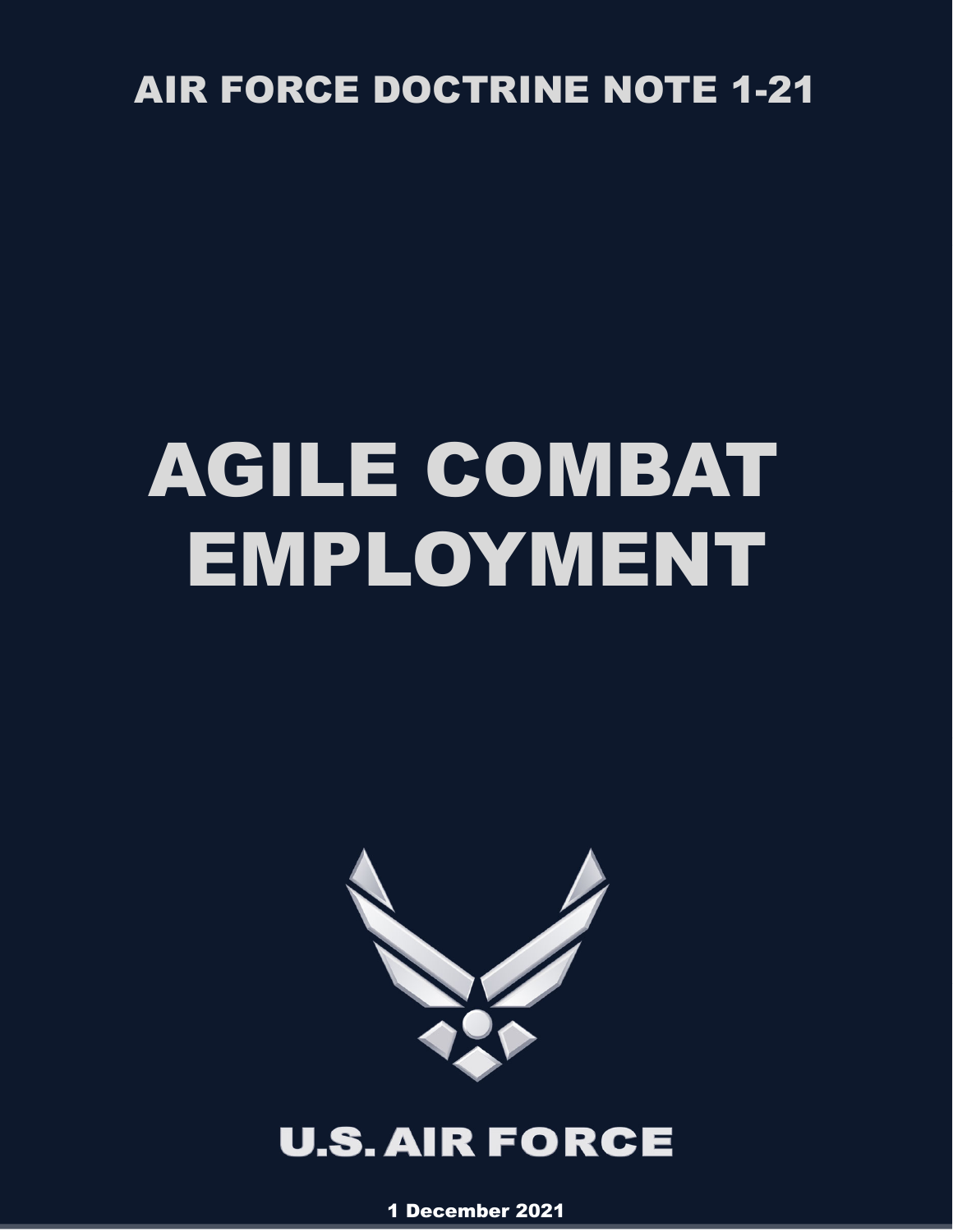



## **AGILE COMBAT EMPLOYMENT AIR FORCE DOCTRINE NOTE 1-21**

### **AGILE COMBAT EMPLOYMENT**

**CURTIS E. LEMAY CENTER** 

FOR DOCTRINE DEVELOPMENT

#### **1 December 2021**

From its founding, the US Air Force has been tasked with projecting combat power across the globe. Historically, it has relied on a combination of continental US and overseas air bases to allow for relatively uncontested movement and operational reach to posture and employ forces and capabilities. However, since the Cold War ended, the Air Force has significantly reduced its global footprint. From 93 air bases during World War II, the Air Force presently maintains 33 permanent overseas air bases<sup>[1](#page-1-0)</sup>, a 65% reduction. This reduction challenges the Air Force's ability to project power while simultaneously concentrating friendly high value assets for potential adversary action.

Concurrently with the global footprint reduction, adversarial technological advances in pervasive intelligence, surveillance, and reconnaissance and all-domain long-range fires have placed air bases at significantly increased risk. Just as the Soviets placed Cold War bases in Europe at risk, new weapons systems now place bases at risk that were previously considered sanctuaries. Additionally, fiscal and political constraints limit the establishment of new permanent air bases. To address these challenges, the Air Force introduced **Agile Combat Employment (ACE): a proactive and reactive operational [scheme of maneuver](https://www.jcs.mil/Portals/36/Documents/Doctrine/pubs/jp5_0.pdf?ver=us_fQ_pGS_u65ateysmAng%3d%3d#page=354) executed within threat timelines to increase survivability while generating combat power throughout the integrated deterrence continuum**.

When applied correctly, ACE complicates the enemy's targeting process, creates political and operational dilemmas for the enemy, and creates flexibility for friendly forces. To effectively accomplish joint force commander objectives, ACE requires reexamining a wide variety of enabling systems, to include: command and control (C2); logistics under attack; counter-small unmanned aircraft systems; air and missile defense; and offensive and defensive space and cyber capabilities.

<span id="page-1-0"></span><sup>1</sup> Department of Defense, *Base Structure Report – Fiscal Year 2018 Baseline* (Washington, DC: Deputy Assistant Secretary of Defense [Infrastructure], 2018).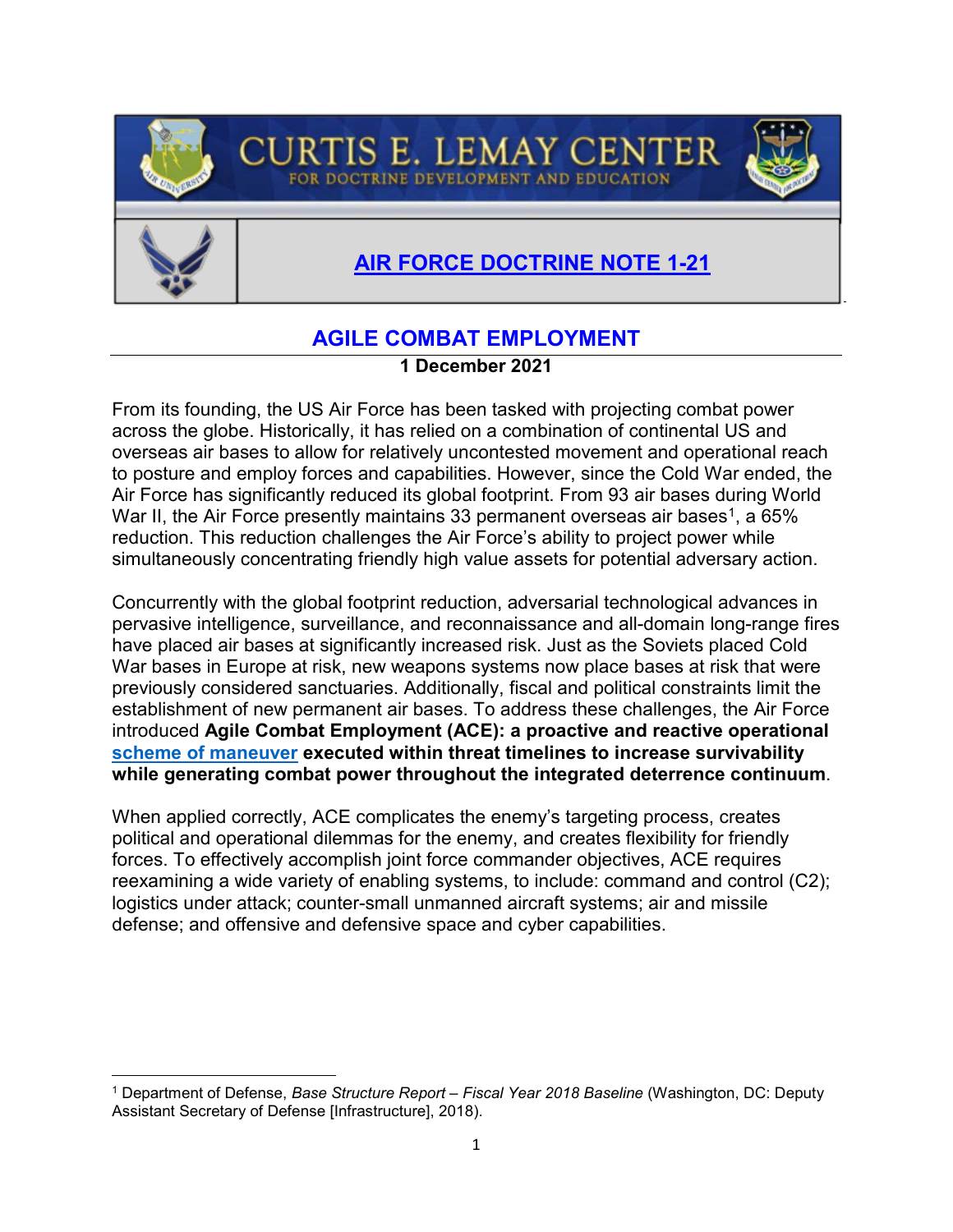ACE is an operational concept that supports joint all-domain operations [\(JADO\)](https://www.doctrine.af.mil/Doctrine-Publications/AFDP-3-99-DAF-Role-in-Jt-All-Domain-Ops-JADO/https:/www.doctrine.af.mil/Doctrine-Publications/AFDP-3-99-DAF-Role-in-Jt-All-Domain-Ops-JADO/). Joint force operations are increasingly interconnected, interdependent, and challenged. Antiaccess and area denial threats, reduced freedom of maneuver, and rapid proliferation of advanced technologies challenge the Air Force's ability to operate. The successful employment of ACE positions the force to observe, orient, decide, and act in concert across all domains. To achieve freedom of action, ACE enables convergence across domains, presenting an adversary with dilemmas at an operational tempo that complicates or negates adversary responses and enables the joint force to operate inside the adversary's decision-making cycle.

*"The best place to kill an enemy's air force is on the ground. Especially if that air force is postured in bases that are few in number and lack passive defenses — such as shelters and decoys — and active defenses such as kinetic and non-kinetic interceptors, electronic warfare, and directed-energy weapons that can help counter these air and missile threats."*

> **-- Mark Gunzinger** Director of Government Programs and War Gaming, Mitchell Institute for Aerospace Studies

This doctrine note is intended to guide the development of ACE within Air Force operational doctrine. It establishes working definitions and a framework for ACE doctrine development. It includes an overview of evolving doctrine topics and provides the starting point for Airmen to codify best practices for ACE throughout integrated deterrence. This doctrine note focuses on ACE enablers and the ACE operations framework. It lays the foundation for the future development of ACE doctrine, aligns with the joint functions, and focuses on planning, execution, and assessment for operations executed from competition through conflict.

#### **WORKING DEFINITIONS OF KEY TERMS**

*Please note, these are working definitions, are derived from a variety of sources, and are placed here to facilitate further discussion. Their final wording in doctrine may differ.*

**Agile**: Able to outpace adversary action through movement and maneuver to achieve commander's intent.

**Agile Combat Employment**: A proactive and reactive operational scheme of maneuver executed within threat timelines to increase resiliency and survivability while generating combat power throughout the integrated deterrence continuum.

**Mission Command**: The conduct of military operations through decentralized execution based upon mission type orders (MTO). [2](#page-2-0)

l

<span id="page-2-0"></span><sup>2</sup> Joint Publication 3-31, *[Joint Land Operations](https://www.jcs.mil/Portals/36/Documents/Doctrine/pubs/jp3_31.pdf?ver=2019-12-18-153903-197#page=93)*.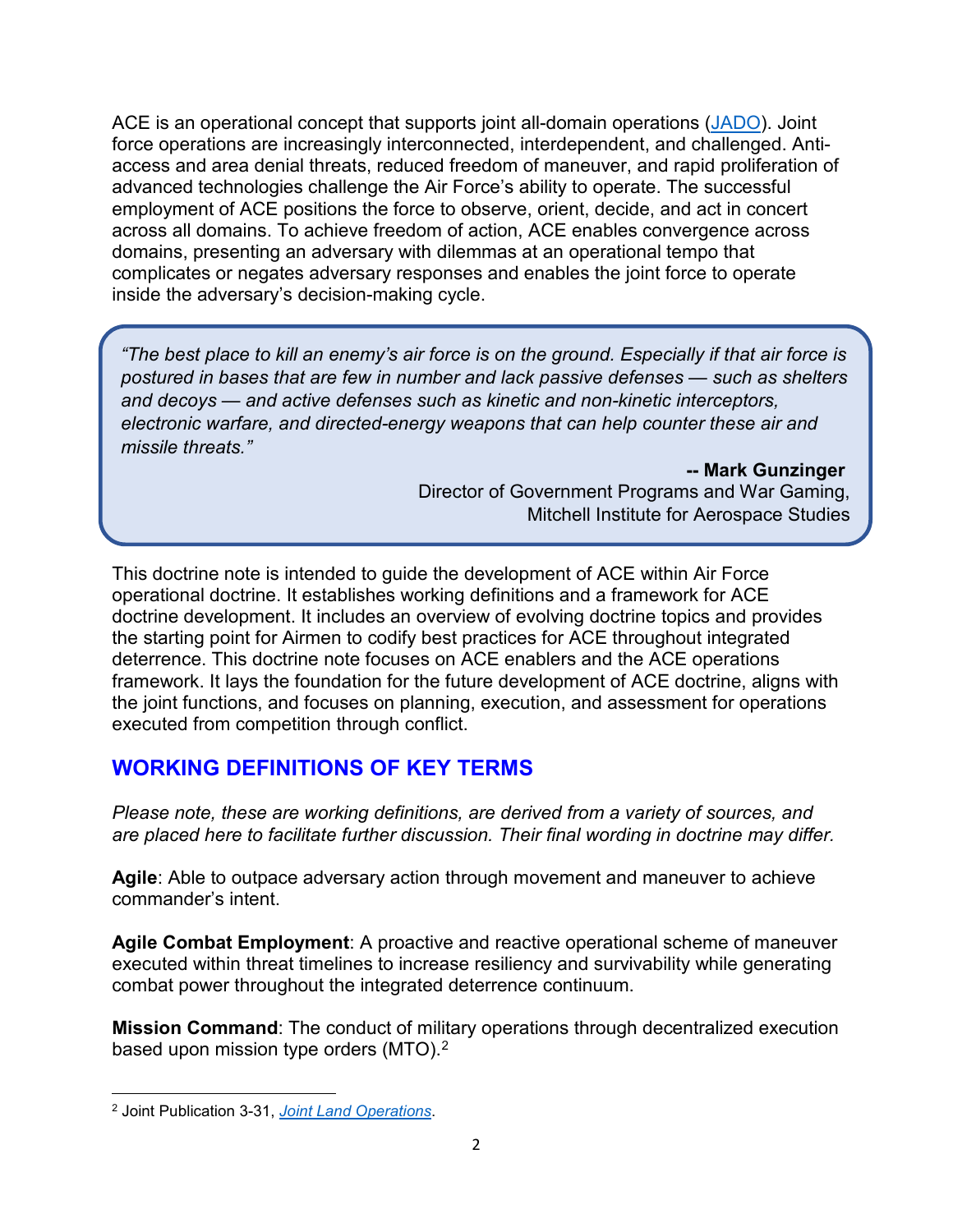**Multi-Capable Airmen**: Airmen capable of accomplishing tasks outside of their core Air Force Specialty. Specifically, these personnel are often trained as a cross-functional team to provide combat support and combat service support to ACE force elements. They are enabled by cross-utilization training and can operate independently in an expeditionary environment to accomplish mission objectives within acceptable levels of risk.

**Proactive Maneuver**: A scheme of maneuver by which forces and assets are moved between main operating bases (MOB), forward operating sites (FOS), cooperative security locations (CSL), and contingency locations (CL) (see appendix) to assure allies and partner nations of US support, alter adversary or enemy understanding of friendly intentions and capabilities, posture to deter aggression, or gain a positional advantage.

**Reactive Maneuver**: A scheme of maneuver employed in response to observed, perceived, anticipated, or realized enemy aggression using mobility and dispersion of forces and assets to complicate enemy targeting, redistributing forces away from concentrated hubs, increasing survivability, and repositioning forces for follow-on operations.

**Threat Timelines:** Theater-specific planning factors based on the time required for an adversary to accomplish its find, fix, track, target, engage, and assess cycle.

#### **HOW IS ACE DIFFERENT?**

The US faces adversaries capable of wielding a disruptive and dangerous operational reach with mass, precision, and speed in all domains. Adversaries can challenge the US's ability to project power from MOBs, often large and centralized physical structures with unprotected infrastructure. To address this threat, ACE shifts operations from centralized physical infrastructures to a network of smaller, dispersed locations that can complicate adversary planning and provide more options for joint force commanders. Its value derives from the ability to hold adversary targets at risk from multiple locations that are defensible, sustainable, and relocatable. Airmen should expect to conduct operations at a speed, scope, complexity, and scale exceeding recent campaigns from distributed locations.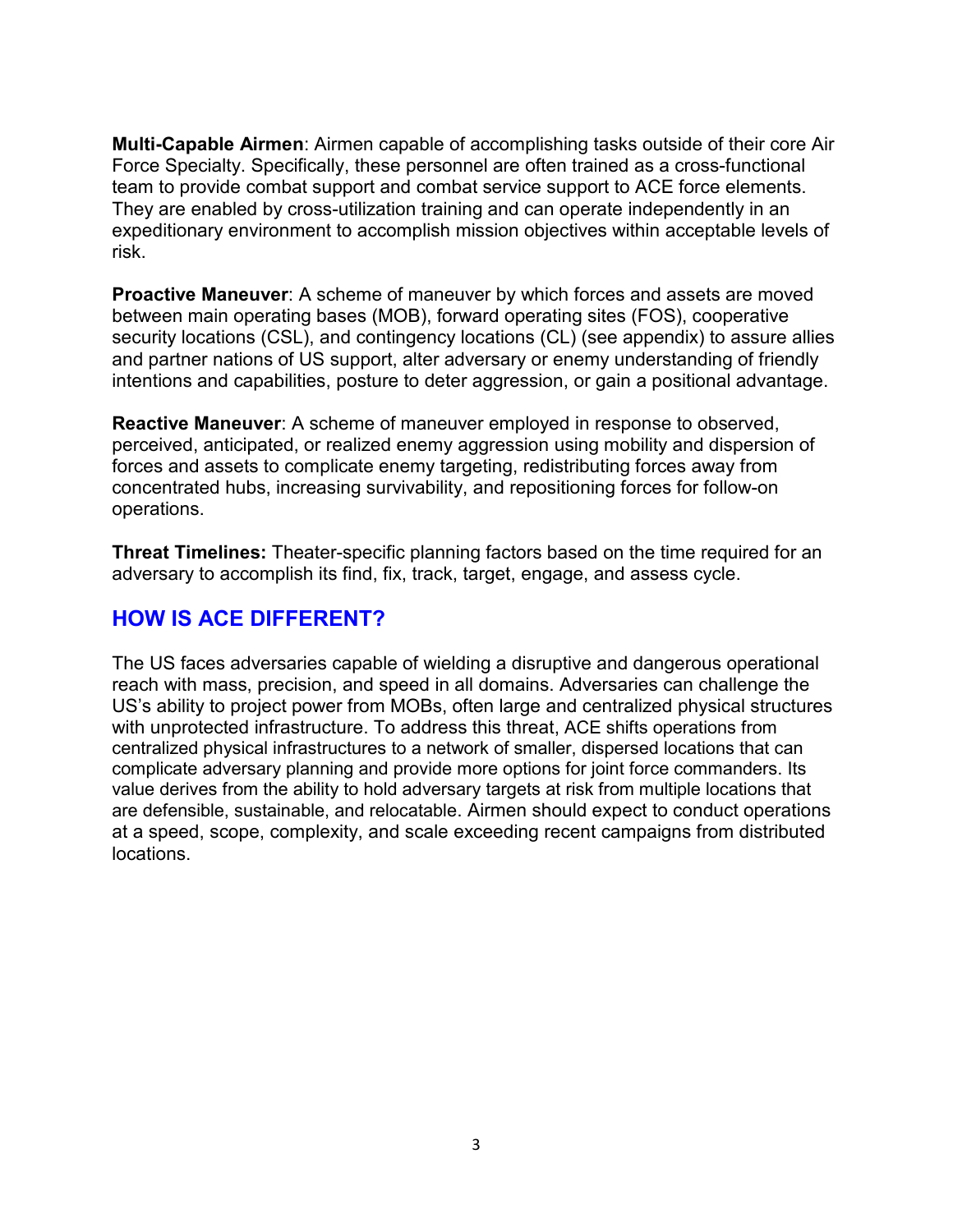| <b>ACE Operations, Activities, and Investments</b>                                                                                                                                |                                                                                                                                                                                                                                                   |  |  |  |  |  |  |
|-----------------------------------------------------------------------------------------------------------------------------------------------------------------------------------|---------------------------------------------------------------------------------------------------------------------------------------------------------------------------------------------------------------------------------------------------|--|--|--|--|--|--|
| ACE operations present commanders with options to initiate, continue or reestablish<br>operations while balancing associated risk factors, as shown through a few examples below. |                                                                                                                                                                                                                                                   |  |  |  |  |  |  |
| <b>Continuum event</b>                                                                                                                                                            | ACE operations, activities, and investments                                                                                                                                                                                                       |  |  |  |  |  |  |
| Cooperation                                                                                                                                                                       | Create steady-state and contingency authorities with partner<br>nations which allow for: overflight, direct coordination with host<br>nation defense, staging of material/equipment, etc.<br>Organize, Train, and Equip forces for ACE constructs |  |  |  |  |  |  |
| Competition                                                                                                                                                                       | Exercise ACE operations and conduct capability demonstrations with<br>joint forces and partner nations as an active deterrent to conflict<br>Maintain freedom of access and maneuver                                                              |  |  |  |  |  |  |
| Conflict                                                                                                                                                                          | Conduct persistent mission generation and logistics under attack<br>Complicate enemy observe-orient-decide-act loop<br>Preserve combat capability<br>Generate combat power                                                                        |  |  |  |  |  |  |

#### **ACE ENABLERS**

Achieving freedom of action and decision advantage can be achieved by creating multiple adversary dilemmas by forcing complex target situations. This **deters** aggression and enables the US to **defend and win** in conflict.[3](#page-4-0) ACE achieves this through the following enablers:

- **Expeditionary and Multi-Capable Airmen**
- **Tailorable Force Packages**

#### **EXPEDITIONARY AND MULTI-CAPABLE AIRMEN**

The Air Force must refocus on the expeditionary skills necessary to operate outside of a MOB. Many Airmen must have diverse foundational skills that enable them to operate in a contested, degraded, and operationally limited environment with minimal support. Leaders mitigate risk to force by training Airmen to execute distributed operations that increase survivability while generating combat power.

ACE teams consist of unit-assigned multi-capable Airmen. These teams are tailored portions of force packages able to provide mission generation (MG), command and control, and base operating support (BOS) as the mission dictates. Functional communities must identify how to minimize equipment and personnel footprints to increase dispersal capabilities and complicate adversary targeting.

<span id="page-4-0"></span>l <sup>3</sup> COMUSAFE Public Affairs preparation for Military.com interview, 4 May 2020.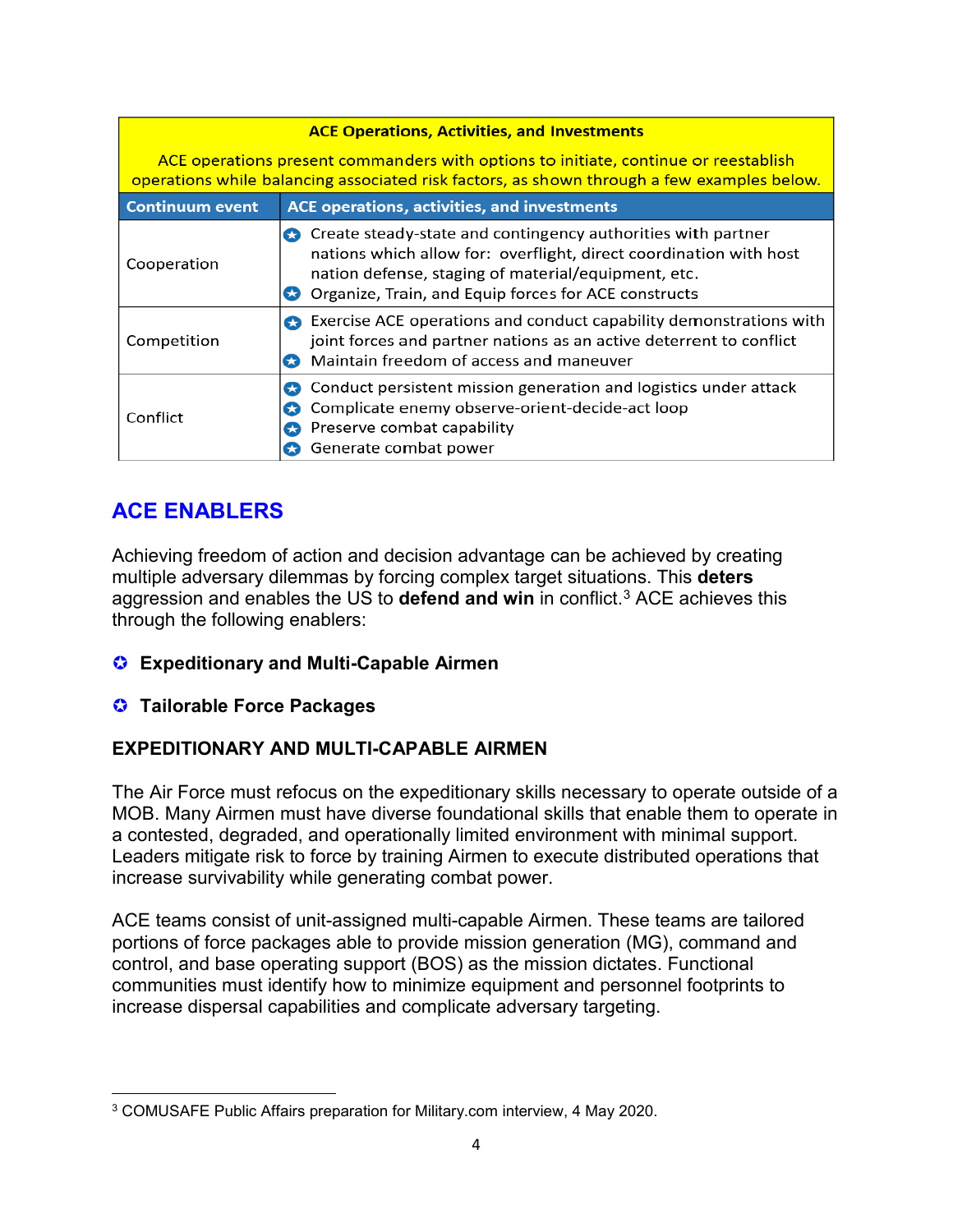#### **TAILORABLE FORCE PACKAGES**

To meet theater requirements, ACE requires tailorable force packages with the ability to execute across a range of operating locations. Force structure and tailorable UTCs must be designed to enhance agility while also balancing risk to mission and force. Functional communities will work with commanders to define ACE force packages that will be reflected in existing, new, or updated UTCs.

*"To generate combat power from a number of locations to create dilemmas for an adversary...I just need a runway, a ramp, a weapons trailer, a fuel bladder, and a pallet of [Meals, Ready-to-Eat]. That's maybe a little bit bold, but the point is, we've got to be light, lean and agile."*

> **-- General CQ Brown, Jr., Chief of Staff of the Air Force**  Remarks to Air Force Association Air, Space, and Cyberspace Conference as Commander, Pacific Air Forces, September 2019

#### **ACE OPERATIONS FRAMEWORK**

To provide a common lexicon with joint partners, ACE consists of **five core elements**: **posture**, **C2**, **movement and maneuver**, **protection**, and **sustainment**. The latter four align with the joint functions. Together with the remaining joint functions (information, intelligence, and fires), the five core elements form the whole of ACE's operational framework $4$ 

#### **POSTURE**

Posture is intrinsically tied to all other elements. **Forces must be able to rapidly execute operations from various locations with integrated capabilities and interoperability across the core functions.** It is the starting position from which subsequent actions take place. When executed properly, posture establishes a deterrent to conflict by being strategically predictable, but operationally unpredictable.<sup>5</sup> An effectively tailored posture provides commanders with expanded force employment options and mitigates operational risk. It provides an increased defensive posture by increasing the scope and scale of friendly force locations, boosts deterrence to adversary aggression, and assures allies by presenting a credible combat force. Posture redistributes both theater-assigned and follow-on forces to positions of advantage to best support operations plan execution. MOBs should be robust and should have the ability to support further dispersion to smaller CLs while maintaining integrated capabilities and interoperability across MG, C2, and BOS functions.

l <sup>4</sup> [Joint Publication 3-0,](https://www.jcs.mil/Portals/36/Documents/Doctrine/pubs/jp3_0ch1.pdf) *Joint Operations*.

<span id="page-5-1"></span><span id="page-5-0"></span><sup>5</sup> 2018 *[National Defense Strategy.](https://dod.defense.gov/Portals/1/Documents/pubs/2018-National-Defense-Strategy-Summary.pdf)*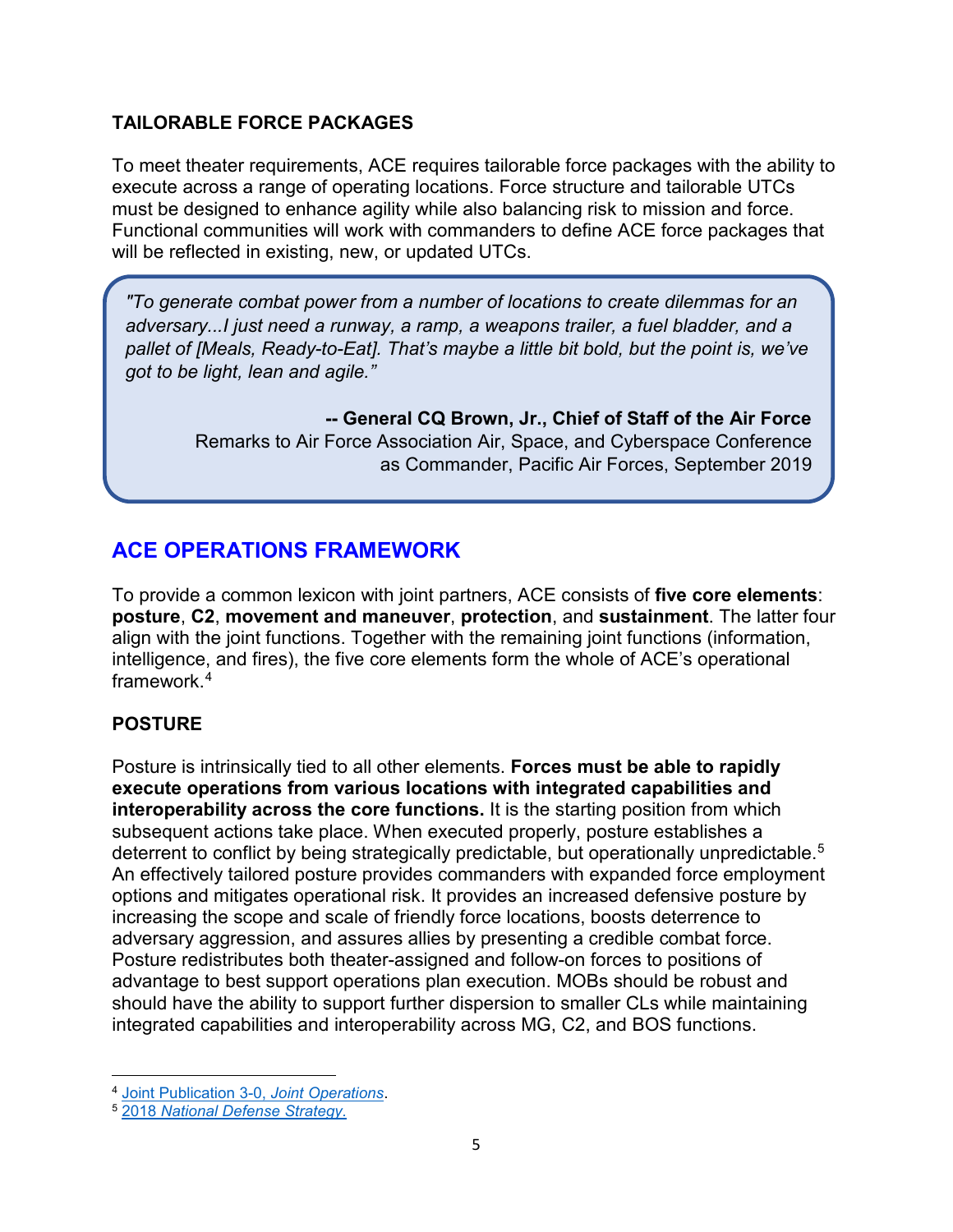Operational unpredictability is enabled through agility of forces across pre-postured locations, increasing the number of locations an adversary must target. The increased number of dispersed locations presents adversaries with challenges from the tactical to the strategic level. It does this politically through nation agreements and financially by increasing the numerical offensive capability required to achieve intended effects. Operational locations should be identified based on the ability to support warfighting requirements and sustainment opportunities while balancing risk to force. Risk to force may prohibit massing personnel at locations inside enemy weapon engagement zones (e.g. unconventional ground forces, small unmanned aircraft systems (sUAS), ballistic missiles, cruise missiles, and hypersonic weapons). Risk management is critical to balancing survivability with combat operations tempo by stationing forces at varying proximities to the fight and associated threats. Providing the flexibility to rapidly re-route forces and equipment inbound to the theater is critical to successful ACE.

Operational planners should focus ACE efforts during the early stages on strengthening alliances, increasing partner capacity, and increasing the number of partner nation access agreements and locations within those nations. This requires a "whole of government" approach between the State Department, Department of Defense (DOD), and other US Government agencies. To achieve optimal sourcing decisions and enable ACE objectives, planners should consider establishing acquisition and cross-servicing agreements, host-nation support agreements, and integration of operational contract support equities across the air component command staff functions*.* As the quality and quantity of operational locations increase, ACE operations exponentially increase both the operational advantage to friendly forces as well as the political and operational dilemma for adversaries.

Distributed operations will exist on a spectrum from well-developed MOBs to CLs. Infrastructure improvements and associated pre-positioning of materiel at distributed operating locations is necessary to ensure respective theater plans are executable. Capability development includes: equipment and supply pre-positioning; scalable logistics packages; access to FOS, including partner military and civil airfields; resilient communications to function in distributed denied, disconnected, intermittent, or limited bandwidth (D-DIL) environments; and a force optimized for major combat operations in a contested environment. Finally, it is critical to understand local and regional commercial market capacity to source critical operational requirements to support distributed forces.

#### **COMMAND AND CONTROL**

Commanders in any conflict require the ability to conduct C2 across domains. Centralized command, distributed control, and decentralized execution provide the framework for the C2 of ACE.<sup>[6](#page-6-0)</sup> Airmen should be able to translate C2 information into action at the speed and scale of relevance, regardless of the operational environment. Airmen should be trained and equipped to employ communications equipment to support distributed operations.

<span id="page-6-0"></span>l <sup>6</sup> Air Force Doctrine Publication (AFDP) 1, *The Air Force*.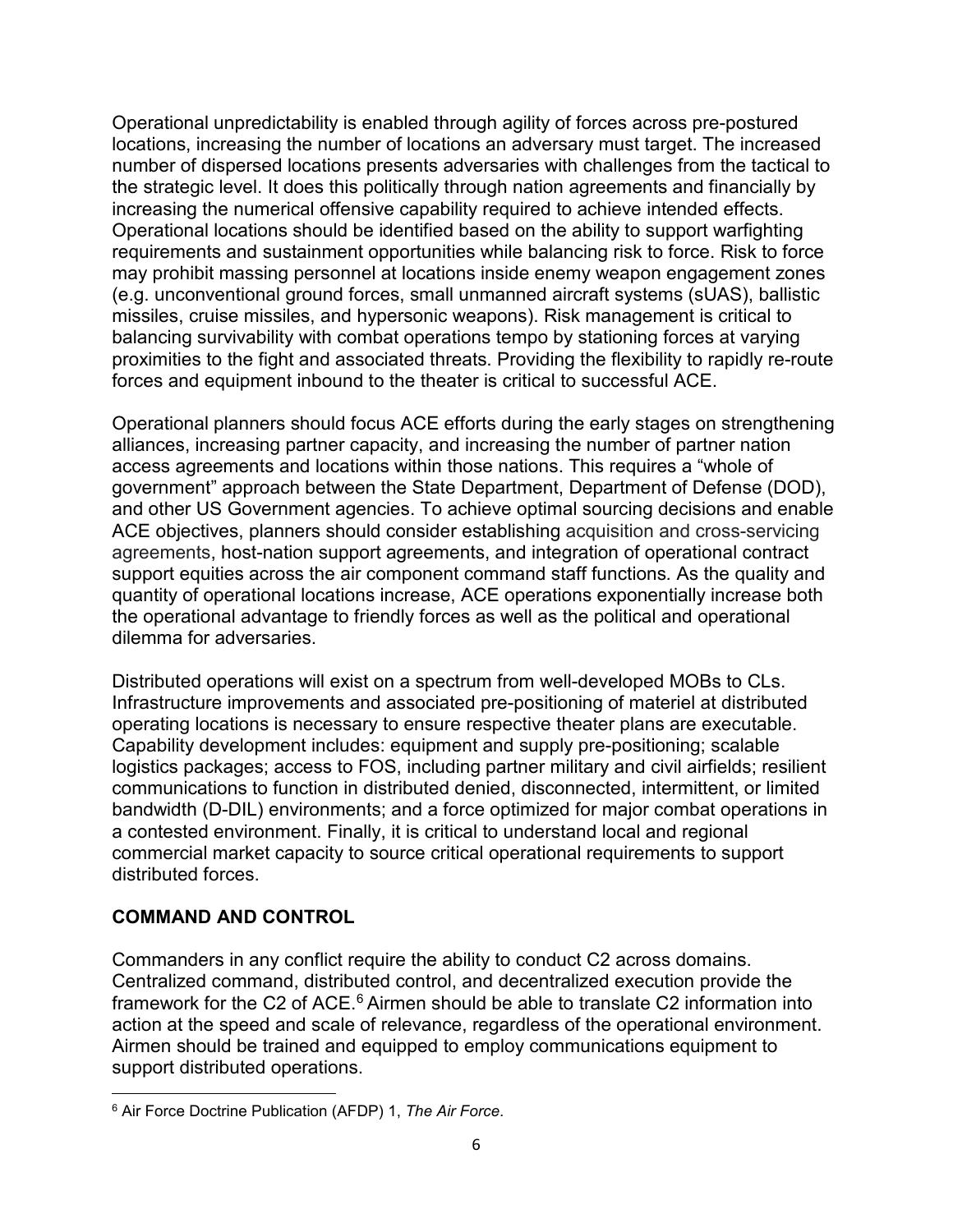Joint all-domain command and control (JADC2) and mission command enable Airmen and joint partners to gain operational advantage, maintain operational effectiveness, and achieve convergence of effects across domains. This is accomplished via the communication of commander's intent through issuance of MTOs in conjunction with delegated and conditions-based authorities, allowing operational commanders to generate combat airpower in a D-DIL environment. It is highly expected that elements conducting ACE will lose connectivity with operational C2; therefore it is imperative that units be trained to operate via commander's intent with limited direction from air operations centers or air component staffs. In situations where communications are degraded and forces lack continuous contact with higher echelon commands, Airmen should execute in alignment with the commander's intent to protect and preserve the force. Additionally, they should take advantage of emergent opportunities which allow the commander to maintain the initiative, and resolve situations locally based on a commander's own situational awareness. Codification of conditions-based authorities and delegated authorities will maximize the advantages provided by emergent opportunities.

JADO requires command authorities to be flexible and responsive to battlespace changes with respect to time, geography, communications, and command relationships. Because of distributed control's inherent complexity, specified elements of operational, tactical, and administrative control should be developed early, adapted to the situation, and exercised during day-to-day cooperative and competitive activities. Within this construct, effective ACE operations require significant coordination across service component commanders and industry partners to organize efficiently. These relationships and agreements should be established and rehearsed well ahead of any potential conflict. To contend with D-DIL environments, command authorities should be delegated to the lowest appropriate level. In an ACE scheme of maneuver, distributed control drives additional planning and coordination requirements at echelons below the operational level. Forces executing should have information that enables them to understand the current and expected threat environment, the overall plan, their role within it, status of forces, available support relationships, and the means to be used for coordinating actions at the times and places required. Leveraging advances in automated systems from mission and industry partners (e.g. artificial intelligence, automation, and augmentation & human-machine teaming) will play an important role in managing the increased workload.<sup>[7](#page-7-0)</sup>

JADC2 facilitates the unification of efforts across all domains to exploit the advantages of joint and partner nation capabilities, providing mission commanders an ability to rapidly develop, execute, or transition between kill chains; overwhelming adversary defenses and presenting the enemy with multiple dilemmas. Enhanced all domain awareness, data sharing initiatives, and synchronization of forces translates decision advantage into operational advantage. Mission command supports combat effectiveness during the inevitable fog and friction of war. Redundant and resilient C2 nodes enable effective ACE execution. ACE operations require communications packages that are mobile, survivable, secure, and sustainable across the

<span id="page-7-0"></span>l <sup>7</sup> [AFDP 3-99](https://www.doctrine.af.mil/Doctrine-Publications/AFDP-3-99-DAF-Role-in-Jt-All-Domain-Ops-JADO/)*.*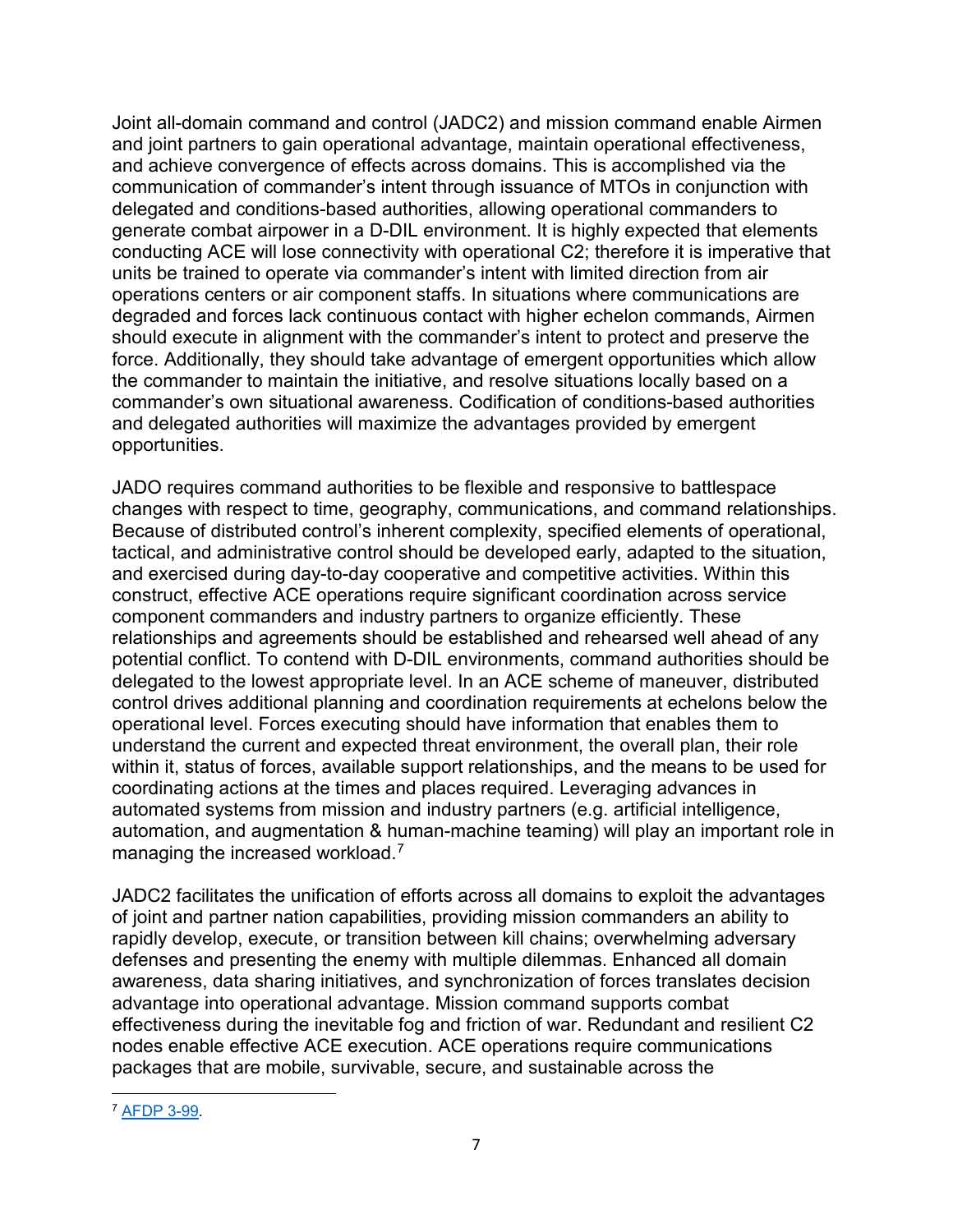electromagnetic spectrum to provide personnel access to DOD networks and voice services in a D-DIL environment.

#### **MOVEMENT AND MANEUVER**

ACE provides greater agility and ability to outpace an adversary's action through movement and maneuver to achieve and fight from positions of advantage. Agility is capable of disrupting an adversary's decision cycle by creating multiple dilemmas with which they must contend.

Maneuver includes expansion of operational footprints and access throughout the theater to provide flexibility, deter adversaries, and support partners and allies. ACE maneuver includes movement of forces to pre-determined, dispersed locations and flow of dispersed forces back to a MOB. The maneuver of forces in this manner is intended to enhance MG efficiency and simplify sustainment. It can provide the ability to push combat and support elements forward for limited periods of time to accomplish offensive objectives.

Dispersal operations complicate enemy targeting by either redistributing forces away from concentrated hubs into multiple operating locations, or by redistributing forces within an established air base (also known as base dispersals or "on the MOB dispersals"). Once dispersed, friendly forces maintain operational momentum via delegated control and mission command principles. Dispersal operations are augmented with other passive defense measures, such as hardening and camouflage.

ACE maneuver requires sufficient coordination of inter-theater and intra-theater transportation to move the force at the proper time and with sufficient tempo to achieve desired effects. Early planning and posturing can ensure airlift, ground movement, and sealift is employed with sufficient quantity, speed, and flexibility. Properly integrated into the planning cycle, operational contract support planners can provide optimized sourcing recommendations and options for the use of commercial support to reduce air, ground, and sea transportation requirements. Dispersal plans from specific MOBs to dispersed locations should be incorporated into theater operation plans to permit adequate equipment and personnel posturing as well as time phased force deployment data development.

#### **PROTECTION**

The *[National Defense Strategy](https://dod.defense.gov/Portals/1/Documents/pubs/2018-National-Defense-Strategy-Summary.pdf)* highlights that air bases are no longer considered a sanctuary from attack, regardless of their location. To stay in the fight, forces must operate in and through contested environments. A combination of active and passive defenses are necessary to counter threats in all domains. Posturing a robust and layered integrated air & missile defense (IAMD) is paramount to protect the force from present and future threats to include: sUAS, cruise missiles, ballistic missiles, and hypersonic weapons.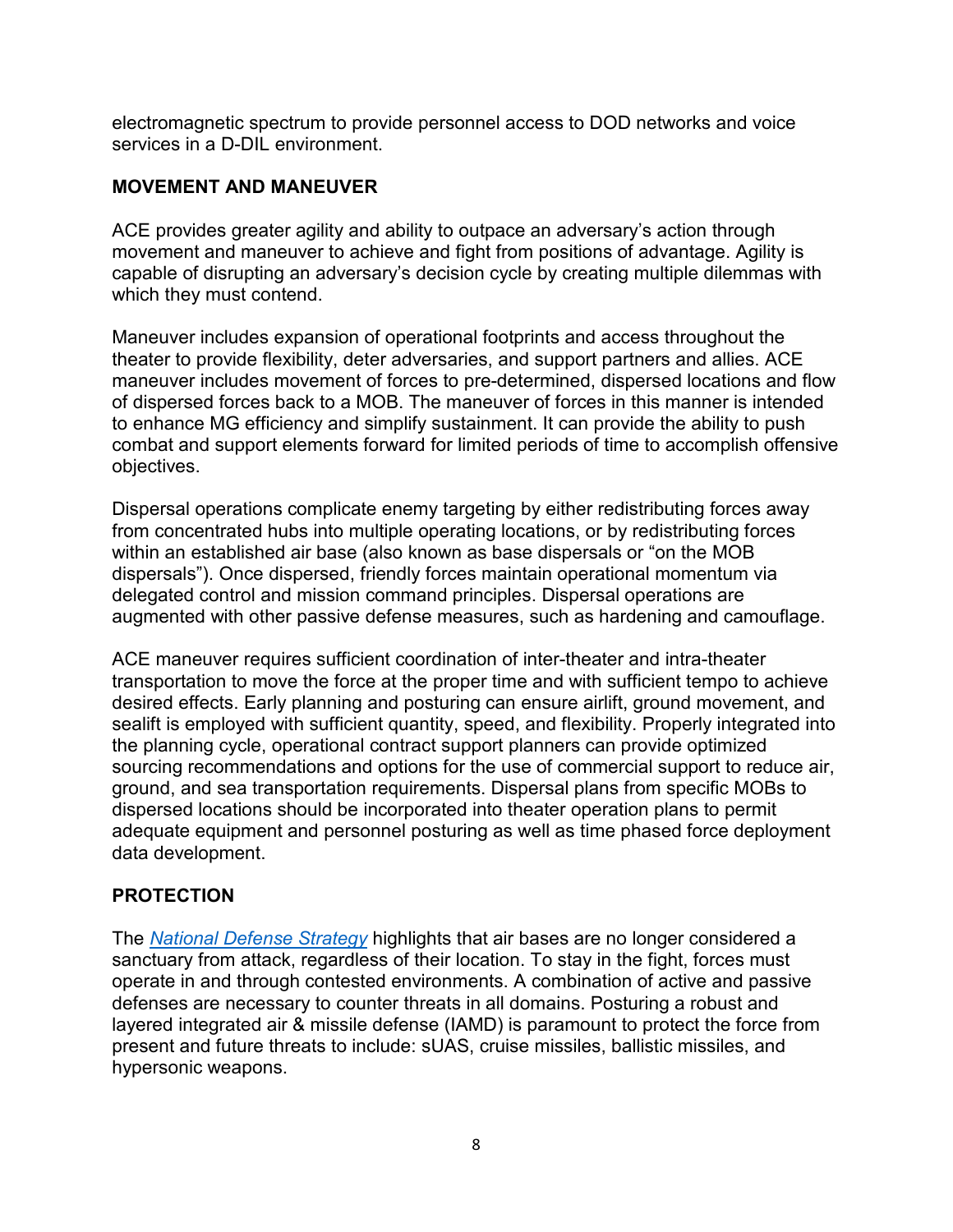A strategy that implements layered IAMD capabilities with robust defensive measures complicates and frustrates enemy targeting. Additionally, all installations should be prepared to defend against air, space, cyberspace, surface-to-surface, and ground threats throughout the conflict. Protection strategies enable Airmen to prevent, protect, mitigate, respond to, and recover from attacks while rapidly reconstituting and continuing to generate combat airpower throughout.

MOB-focused force protection plans and strategies prove insufficient to meet the needs of short-term or dispersed operations. Pre-planned integration of joint or host nation security assets for dispersed operations is paramount. Additionally, on-demand force protection intelligence support is critical to ACE operations. Proactively providing planners and leaders with information enables quality basing and risk mitigation decisions. Continuance of intelligence and counterintelligence (CI) activities leading up to and through conflict initiation informs commanders' risk calculus when executing reactive maneuver or other protection actions. Air Force intelligence, CI, force protection, emergency management, and law enforcement entities should leverage existing relationships with joint and host nation entities to coordinate supplementary ondemand force protection and intelligence support for ACE operations. Finally, intelligence and CI entities should work closely with planners and supporting contracting activities to develop and maintain actionable information related to vendors and contractors in the operational environment, especially regarding their potential allegiance to and partnership with an adversary.

#### **SUSTAINMENT**

ACE will challenge current logistics systems and transportation nodes. Supply and distribution systems need to transform from a fully connected "pull" system, optimized for efficient operations, to a "push" system that maximizes distributed mission effectiveness.<sup>[8](#page-9-0)</sup> The Air Force should anticipate limitations to standard means of distribution and transportation, and leverage an adaptive logistic system to support operations in these environments. Leveraging local and regional commercial markets can alleviate distribution system stress and provide critical services and equipment to distributed forces.

ACE Sustainment requires infrastructure innovation and full visibility of war reserve materiel (WRM) and non-WRM equipment. Innovative logistics and force projection capabilities are required to meet operational ACE needs as operations grow in scope and scale due to the increase in operating locations.

Current Air Force basing logistics systems are challenged to project, protect, and sustain the force in a dynamic, contested operational environment.<sup>9</sup> The processes of setting the theater, deploying the force, and maneuvering the force depend on robust,

<span id="page-9-0"></span><sup>&</sup>lt;sup>8</sup> A pull system emphasizes efficiency through a "just in time" logistics system, where supplies are pulled forward on an as needed basis. Whereas, a push system emphasizes effectiveness, at efficiency's expense, by anticipating the need and ensuring supplies are on hand before they are needed.

<span id="page-9-1"></span><sup>9</sup> USAF Expeditionary Center, *Agile Combat Employment for Force Providers, Version 2.0*, 11 April 2020.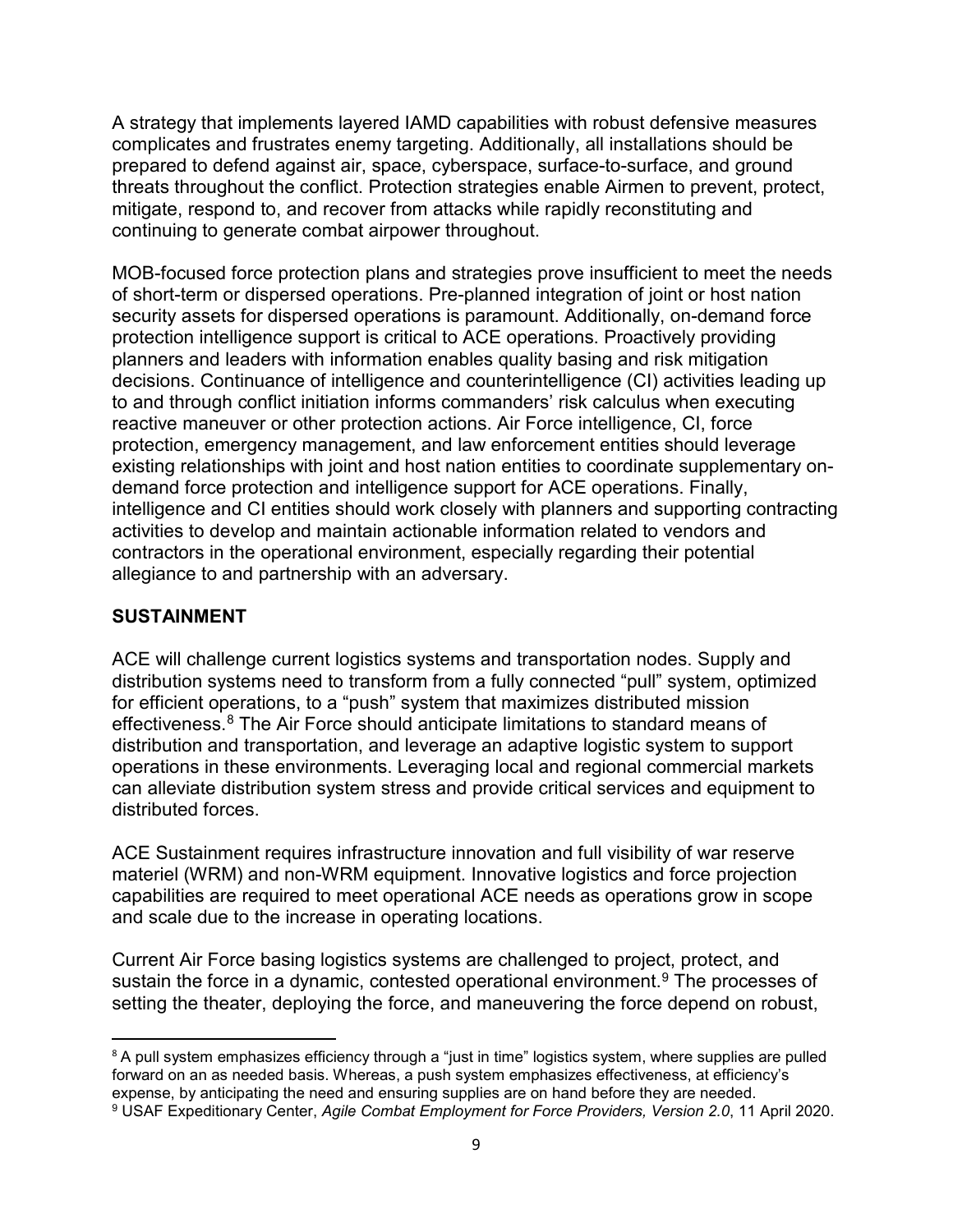resilient, and responsive logistics and infrastructure support and must withstand an adversary's disruption strategy. Diversification of sustainment by using multiple sources such as support agreements and contracted support reduces stress on traditional logistics systems, contributes to maneuver unpredictability, and utilizes host nation resources.

As dispersed sites grow in number across a wider operational area, sustainment plans and systems should also be capable of scaling sustainment operations to match. ACE sustainment plans should focus primarily on aircraft sortie generation, but should also include the ability to execute implied tasks such as receiving airlift or sealift for resupply, executing BOS functions, and contracting local services, supplies, and equipment.

#### **INFORMATION**

Effective conduct of information warfare is a key element of ACE. All ACE actions, including written or spoken words and displayed or related images, have informational aspects that communicate some message or intent. This message or intent can be leveraged to shape perceptions and behaviors in ways that support the achievement of friendly force objectives. Overt messaging about ACE can be used to: communicate the ability to rapidly disperse assets, aircraft, and personnel across a wide range of potential forward operating locations; and leverage host nation organic capabilities, assets, and partner nation cooperative agreements.

In the planning and execution of proactive or reactive ACE schemes of maneuver, the deceptive use of information can induce an adversary to errantly diffuse or concentrate forces, rendering them ineffective. Similarly, it can induce a state of "analysis paralysis" about ACE maneuver that challenges an adversary's ability to make effective, timely decisions.

ACE supports information warfare's aim of shaping the perceptions, behaviors, and attitudes of relevant actors throughout integrated deterrence. [10](#page-10-0) The effective integration of information into ACE schemes of maneuver can bolster assurance and deterrence by revealing overall joint force capabilities to deny adversary benefits or punish aggression, conceal or obscure aspects that provide perishable advantage, or suggest elements that mislead adversaries. ACE preparation demonstrates and signals a combat-credible deterrent to adversaries and provides assurance to partners and allies.

#### **INTELLIGENCE**

Intelligence and CI should be prepared to support operations in a D-DIL environment characterized by mission command, and rapidly changing basing. Support to expeditionary mission generation units and the Contingency Intelligence Network will further enable the ability to project desired affects via air operations. Force protectionrelated intelligence and CI activities enable survivability of operations by providing

<span id="page-10-0"></span>l <sup>10</sup> [AFDP 3-99.](https://www.doctrine.af.mil/Operational-Level-Doctrine/Annex-3-99-DAF-Role-in-Jt-All-Domain-Ops-JADO/)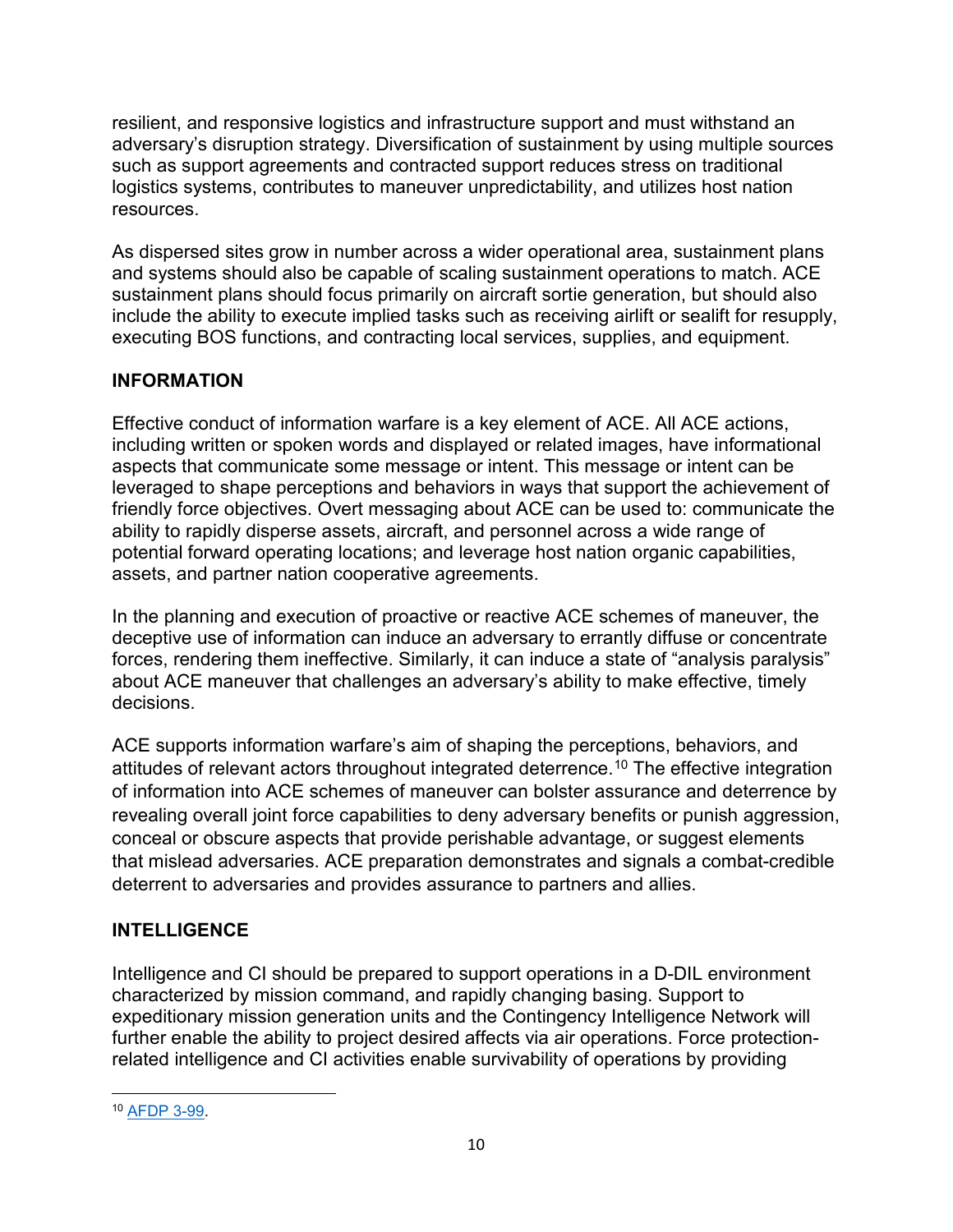commanders current, time-sensitive, critical information and intelligence necessary to make risk decisions regarding maneuver. This intelligence and CI gathering should precede operational ACE execution to identify all potential kinetic, non-kinetic, and foreign intelligence threats. Intelligence preparation of the operational environment and Intelligence preparation of the battlespace identifies enemy capabilities and threats to proposed ACE operating locations. The intelligence and CI community must also consider threats from commercial vendors and contractors. In locations without a current presence, the US should initiate and develop new relationships with individuals and organizations capable of providing desired information.

#### **FIRES**

ACE scheme of maneuver ensures the ability to mass fires to achieve convergence of effects in all domains, to include coordinated ground-based fires in defense of an airfield and its ability to generate aircraft. The execution of fires does not fundamentally change in ACE execution but requires use of MTO and delegation of authorities to the lowest appropriate level. Plans should account for the timelines that may be required to aggregate forces originating from different forward operating sites to create effects against a common target. Under the DOD's vision for JADO, fires may be delivered by air, space, cyberspace, land, maritime, and special operations forces.

#### **CONCLUSION**

ACE requires a revolutionary change in how the Air Force thinks about and conducts operations within the modern operational environment. This doctrine note informs relevant and forward-looking ACE concepts and provides a mechanism to quickly evolve doctrine to adapt to an ever-changing security environment. The intent of this doctrine note is to share information and generate discussion across the force. As ACE operations continue to mature through employment in field operations and exercises, feedback and lessons learned will continue to feed the evolution of this emerging doctrine.

ES Q. BROWN, JR. General, USAF **Chief of Staff of the Air Force**